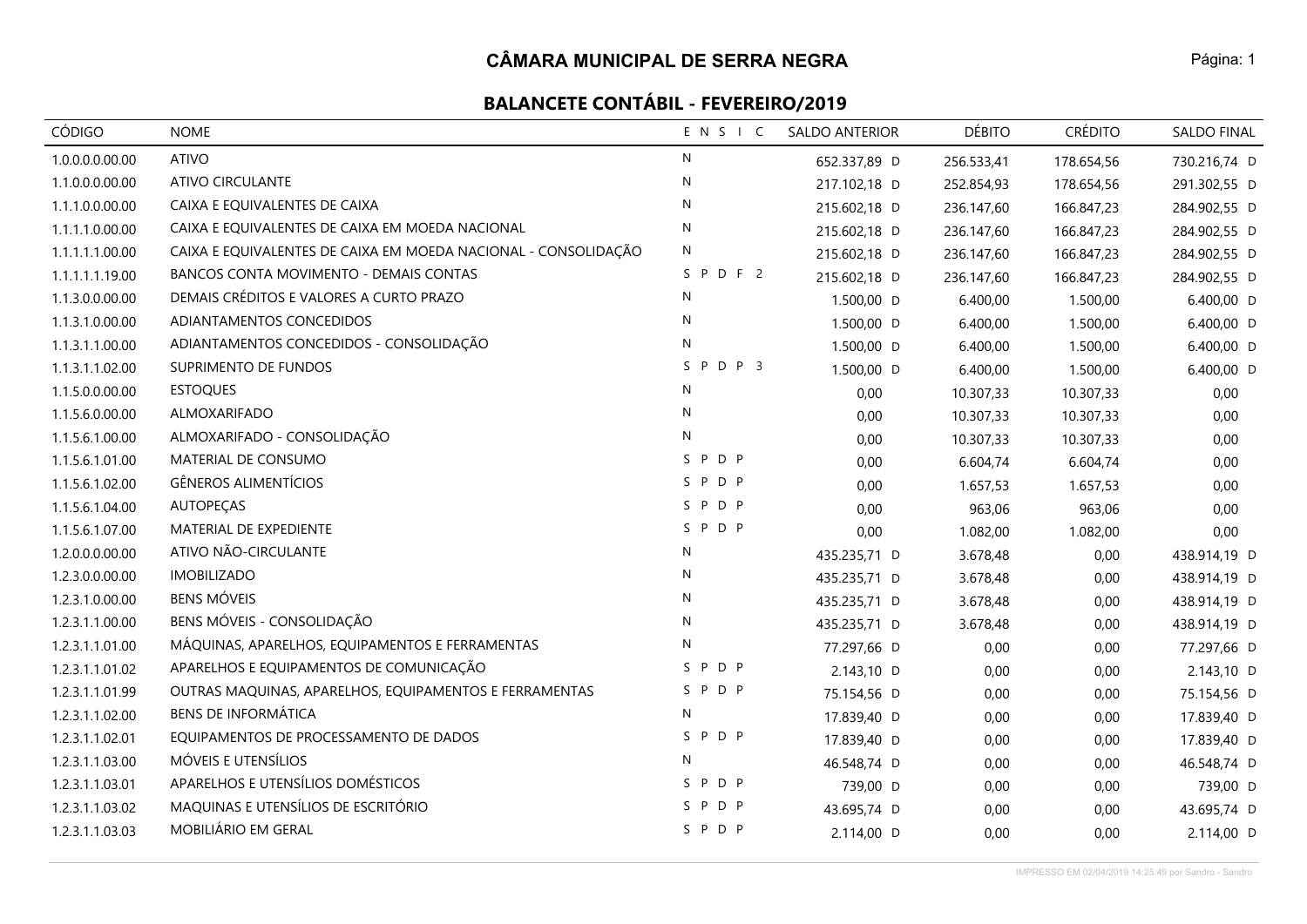| <b>CÓDIGO</b>   | <b>NOME</b>                                                              | ENSIC   | SALDO ANTERIOR | <b>DÉBITO</b> | <b>CRÉDITO</b> | SALDO FINAL  |
|-----------------|--------------------------------------------------------------------------|---------|----------------|---------------|----------------|--------------|
| 1.2.3.1.1.04.00 | MATERIAIS CULTURAIS, EDUCACIONAIS E DE COMUNICAÇÃO                       | N       | 8.543,20 D     | 0,00          | 0,00           | 8.543,20 D   |
| 1.2.3.1.1.04.05 | EQUIPAMENTOS PARA ÁUDIO, VÍDEO E FOTO                                    | SPDP    | 8.543,20 D     | 0,00          | 0,00           | 8.543,20 D   |
| 1.2.3.1.1.05.00 | <b>VEÍCULOS</b>                                                          | N       | 110.079,00 D   | 0,00          | 0,00           | 110.079,00 D |
| 1.2.3.1.1.05.01 | VEÍCULOS EM GERAL                                                        | SPDP    | 110.079,00 D   | 0,00          | 0,00           | 110.079,00 D |
| 1.2.3.1.1.99.00 | DEMAIS BENS MÓVEIS                                                       | N       | 174.927,71 D   | 3.678,48      | 0,00           | 178.606,19 D |
| 1.2.3.1.1.99.99 | OUTROS BENS MÓVEIS                                                       | SPDP    | 174.927,71 D   | 3.678,48      | 0,00           | 178.606,19 D |
| 2.0.0.0.0.00.00 | PASSIVO E PATRIMÔNIO LÍQUIDO                                             | N       | 563.103,35 C   | 189.174,56    | 199.411,96     | 573.340,75 C |
| 2.1.0.0.0.00.00 | PASSIVO CIRCULANTE                                                       | N       | 127.867,64 C   | 189.174,56    | 199.411,96     | 138.105,04 C |
| 2.1.1.0.0.00.00 | OBRIGAÇÕES TRABALHISTAS, PREVIDENCIÁRIAS E ASSISTENCIAIS A PAGAR A CUR N |         | 101.370,83 C   | 126.664,64    | 138.331,92     | 113.038,11 C |
| 2.1.1.1.0.00.00 | PESSOAL A PAGAR                                                          | N       | 76.295,65 C    | 102.994,46    | 112.683,45     | 85.984,64 C  |
| 2.1.1.1.1.00.00 | PESSOAL A PAGAR - CONSOLIDAÇÃO                                           | N       | 76.295,65 C    | 102.994,46    | 112.683,45     | 85.984,64 C  |
| 2.1.1.1.1.01.00 | PESSOAL A PAGAR                                                          | N       | 76.295,65 C    | 102.994,46    | 112.683,45     | 85.984,64 C  |
| 2.1.1.1.1.01.01 | SALÁRIOS, REMUNERAÇÕES E BENEFÍCIOS (F)                                  | SPCF    | 72.655,65 C    | 100.447,53    | 106.496,52     | 78.704,64 C  |
| 2.1.1.1.1.01.12 | DECIMO TERCEIRO SALÁRIO (F)                                              | SPCF    | 3.640,00 C     | 0,00          | 3.640,00       | 7.280,00 C   |
| 2.1.1.1.1.01.13 | FÉRIAS (F)                                                               | S P C F | 0,00           | 2.546,93      | 2.546,93       | 0,00         |
| 2.1.1.4.0.00.00 | <b>ENCARGOS SOCIAIS A PAGAR</b>                                          | N       | 25.075,18 C    | 23.670,18     | 25.648,47      | 27.053,47 C  |
| 2.1.1.4.1.00.00 | ENCARGOS SOCIAIS A PAGAR - CONSOLIDAÇÃO                                  | N       | 25.075,18 C    | 23.670,18     | 25.648,47      | 27.053,47 C  |
| 2.1.1.4.1.05.00 | FGTS                                                                     | N       | 3.011,80 C     | 2.611,80      | 2.936,60       | 3.336,60 C   |
| 2.1.1.4.1.05.01 | FGTS (F)                                                                 | SPCF    | 3.011,80 C     | 2.611,80      | 2.936,60       | 3.336,60 C   |
| 2.1.1.4.1.98.00 | OUTROS ENCARGOS SOCIAIS                                                  | N       | 22.063,38 C    | 21.058,38     | 22.711,87      | 23.716,87 C  |
| 2.1.1.4.1.98.01 | OUTROS ENCARGOS SOCIAIS (F)                                              | S P C F | 22.063,38 C    | 21.058,38     | 22.711,87      | 23.716,87 C  |
| 2.1.3.0.0.00.00 | FORNECEDORES E CONTAS A PAGAR A CURTO PRAZO                              | N       | 4.518,19 C     | 32.652,78     | 30.371,05      | 2.236,46 C   |
| 2.1.3.1.0.00.00 | FORNECEDORES E CONTAS A PAGAR NACIONAIS A CURTO PRAZO                    | N       | 553,60 C       | 12.814,06     | 13.764,46      | 1.504,00 C   |
| 2.1.3.1.1.00.00 | FORNECEDORES E CONTAS A PAGAR NACIONAIS A CURTO PRAZO - CONSOLIDA( N     |         | 553,60 C       | 12.814,06     | 13.764,46      | 1.504,00 C   |
| 2.1.3.1.1.01.00 | FORNECEDORES NACIONAIS                                                   | N       | 553,60 C       | 12.814,06     | 13.764,46      | 1.504,00 C   |
| 2.1.3.1.1.01.01 | FORNECEDORES NÃO PARCELADOS A PAGAR (F)                                  | SPCF3   | 553,60 C       | 12.814,06     | 13.764,46      | 1.504,00 C   |
| 2.1.3.2.0.00.00 | FORNECEDORES E CONTAS A PAGAR ESTRANGEIROS A CURTO PRAZO                 | N       | 3.964,59 C     | 19.838,72     | 16.606,59      | 732,46 C     |
| 2.1.3.2.1.00.00 | FORNECEDORES E CONTAS A PAGAR ESTRANGEIROS A CURTO PRAZO - CONSOLI N     |         | 3.964,59 C     | 19.838,72     | 16.606,59      | 732,46 C     |
| 2.1.3.2.1.01.00 | FORNECEDORES ESTRANGEIROS A CURTO PRAZO                                  | N       | 3.964,59 C     | 19.838,72     | 16.606,59      | 732,46 C     |
| 2.1.3.2.1.01.02 | FORNECEDORES PARCELADOS A PAGAR (F)                                      | SPCF3   | 3.964,59 C     | 19.838,72     | 16.606,59      | 732,46 C     |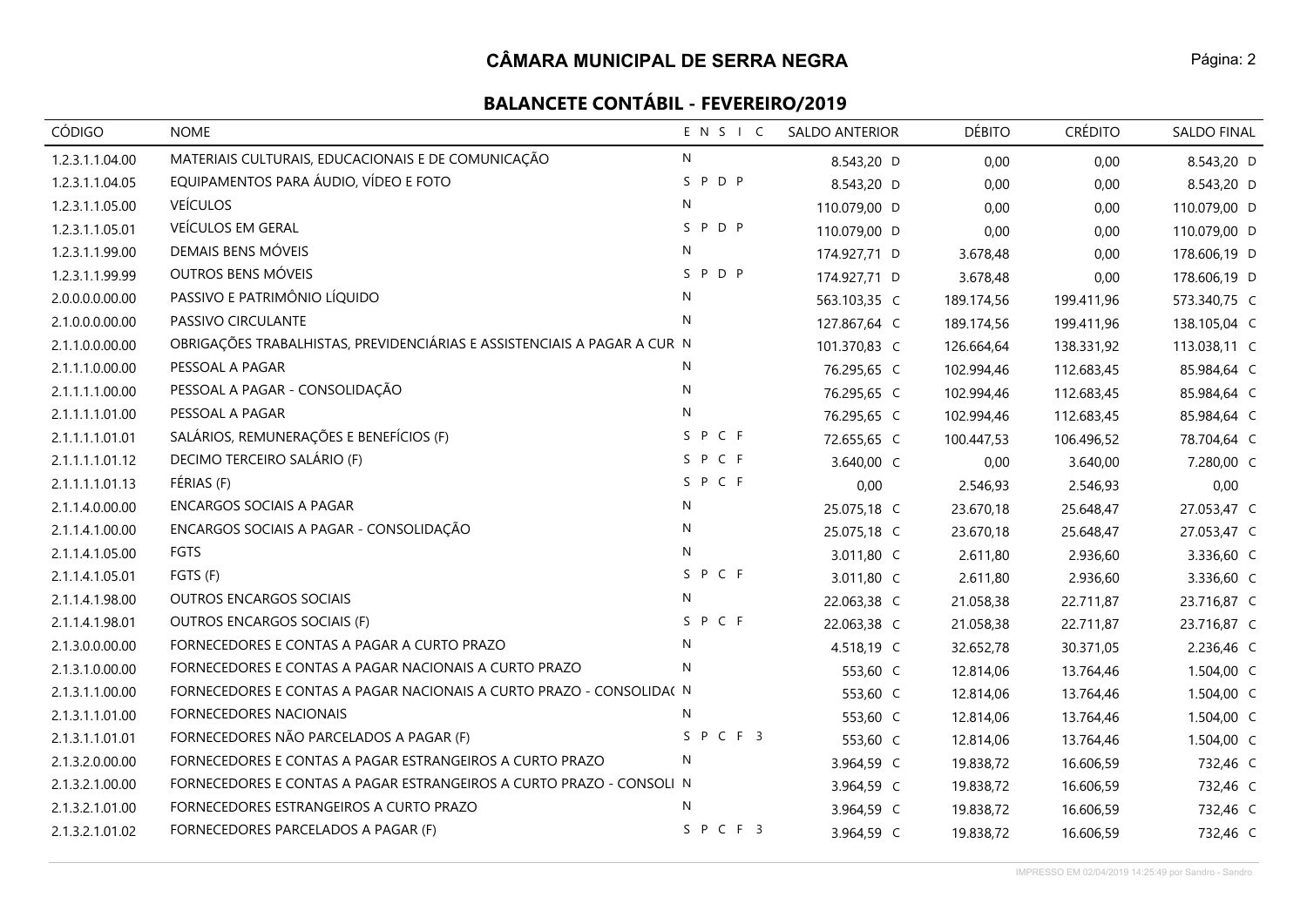| CÓDIGO          | <b>NOME</b>                                          | ENSIC        | <b>SALDO ANTERIOR</b> | <b>DÉBITO</b> | <b>CRÉDITO</b> | SALDO FINAL    |
|-----------------|------------------------------------------------------|--------------|-----------------------|---------------|----------------|----------------|
| 2.1.8.0.0.00.00 | DEMAIS OBRIGAÇÕES A CURTO PRAZO                      | N            | 21.978,62 C           | 29.857,14     | 30.708,99      | 22.830,47 C    |
| 2.1.8.8.0.00.00 | VALORES RESTITUÍVEIS                                 | $\mathsf{N}$ | 20.138,62 C           | 21.617,14     | 22.468,99      | 20.990,47 C    |
| 2.1.8.8.1.00.00 | VALORES RESTITUÍVEIS - CONSOLIDAÇÃO                  | ${\sf N}$    | 20.138,62 C           | 21.617,14     | 22.468,99      | 20.990,47 C    |
| 2.1.8.8.1.01.00 | CONSIGNAÇÕES                                         | N            | 20.138,62 C           | 21.475,48     | 22.327,33      | 20.990,47 C    |
| 2.1.8.8.1.01.02 | CONTRIBUIÇÕES AO RGPS (F)                            | SPCF         | 9.691,23 C            | 9.691,23      | 10.000,65      | 10.000,65 C    |
| 2.1.8.8.1.01.04 | IMPOSTO SOBRE A RENDA RETIDO NA FONTE - IRRF (F)     | SPCF         | 6.159,71 C            | 6.159,71      | 6.810,80       | 6.810,80 C     |
| 2.1.8.8.1.01.10 | PENSÃO ALIMENTÍCIA (F)                               | SPCF         | 0,00                  | 1.336,86      | 1.336,86       | 0,00           |
| 2.1.8.8.1.01.15 | RETENÇÕES - EMPRÉSTIMOS E FINANCIAMENTOS (F)         | SPCF3        | 4.078,12 C            | 4.078,12      | 3.932,27       | 3.932,27 C     |
| 2.1.8.8.1.01.99 | OUTROS CONSIGNATÁRIOS (F)                            | SPCF3        | 209,56 C              | 209,56        | 246,75         | 246,75 C       |
| 2.1.8.8.1.04.00 | DEPÓSITOS NÃO JUDICIAIS                              | N            | 0,00                  | 141,66        | 141,66         | 0,00           |
| 2.1.8.8.1.04.99 | OUTROS DEPÓSITOS (F)                                 | SPCF3        | 0,00                  | 141,66        | 141,66         | 0,00           |
| 2.1.8.9.0.00.00 | OUTRAS OBRIGAÇÕES A CURTO PRAZO                      | N            | 1.840,00 C            | 8.240,00      | 8.240,00       | 1.840,00 C     |
| 2.1.8.9.1.00.00 | OUTRAS OBRIGAÇÕES A CURTO PRAZO - CONSOLIDAÇÃO       | N            | 0,00                  | 6.400,00      | 6.400,00       | 0,00           |
| 2.1.8.9.1.03.00 | SUPRIMENTOS DE FUNDOS A PAGAR (F)                    | SPCF3        | 0,00                  | 6.400,00      | 6.400,00       | 0,00           |
| 2.1.8.9.3.00.00 | OUTRAS OBRIGAÇÕES A CURTO PRAZO - INTER OFSS - UNIÃO | N            | 1.840,00 C            | 1.840,00      | 1.840,00       | 1.840,00 C     |
| 2.1.8.9.3.01.00 | OUTRAS OBRIGAÇÕES A CURTO PRAZO (F)                  | SPCF         | 1.840,00 C            | 1.840,00      | 1.840,00       | 1.840,00 C     |
| 2.3.0.0.0.00.00 | PATRIMÔNIO LIQUIDO                                   | N            | 435.235,71 C          | 0,00          | 0,00           | 435.235,71 C   |
| 2.3.1.0.0.00.00 | PATRIMÔNIO SOCIAL E CAPITAL SOCIAL                   | N            | 416.347,07 C          | 0,00          | 0,00           | 416.347,07 C   |
| 2.3.1.1.0.00.00 | PATRIMÔNIO SOCIAL                                    | N            | 416.347,07 C          | 0,00          | 0,00           | 416.347,07 C   |
| 2.3.1.1.1.00.00 | PATRIMÔNIO SOCIAL - CONSOLIDAÇÃO                     | S P C        | 416.347,07 C          | 0,00          | 0,00           | 416.347,07 C   |
| 2.3.7.0.0.00.00 | RESULTADOS ACUMULADOS                                | $\mathsf{N}$ | 18.888,64 C           | 0,00          | 0,00           | 18.888,64 C    |
| 2.3.7.1.0.00.00 | SUPERÁVITS OU DÉFICITS ACUMULADOS                    | $\mathsf{N}$ | 18.888,64 C           | 0,00          | 0,00           | 18.888,64 C    |
| 2.3.7.1.1.00.00 | SUPERÁVITS OU DÉFICITS ACUMULADOS - CONSOLIDAÇÃO     | ${\sf N}$    | 8.578.175,64 D        | 0,00          | 0,00           | 8.578.175,64 D |
| 2.3.7.1.1.01.00 | SUPERÁVITS OU DÉFICITS DO EXERCÍCIO                  | S P C        | 0,00                  | 0,00          | 0,00           | 0,00           |
| 2.3.7.1.1.02.00 | SUPERÁVITS OU DÉFICITS DE EXERCÍCIOS ANTERIORES      | S P C        | 8.553.100,66 D        | 0,00          | 0,00           | 8.553.100,66 D |
| 2.3.7.1.1.03.00 | AJUSTES DE EXERCÍCIOS ANTERIORES                     | N            | 25.074,98 D           | 0,00          | 0,00           | 25.074,98 D    |
| 2.3.7.1.1.03.03 | DEMAIS AJUSTES DE EXERCÍCIOS ANTERIORES              | S P C        | 25.074,98 D           | 0,00          | 0,00           | 25.074,98 D    |
| 2.3.7.1.2.00.00 | SUPERÁVITS OU DÉFICITS ACUMULADOS - INTRA OFSS       | N            | 8.836.472,02 C        | 0,00          | 0,00           | 8.836.472,02 C |
| 2.3.7.1.2.01.00 | SUPERÁVITS OU DÉFICITS DO EXERCÍCIO                  | S P C        | 0,00                  | 0,00          | 0,00           | 0,00           |
| 2.3.7.1.2.02.00 | SUPERÁVITS OU DÉFICITS DE EXERCÍCIOS ANTERIORES      | S P C        | 8.836.472,02 C        | 0,00          | 0,00           | 8.836.472,02 C |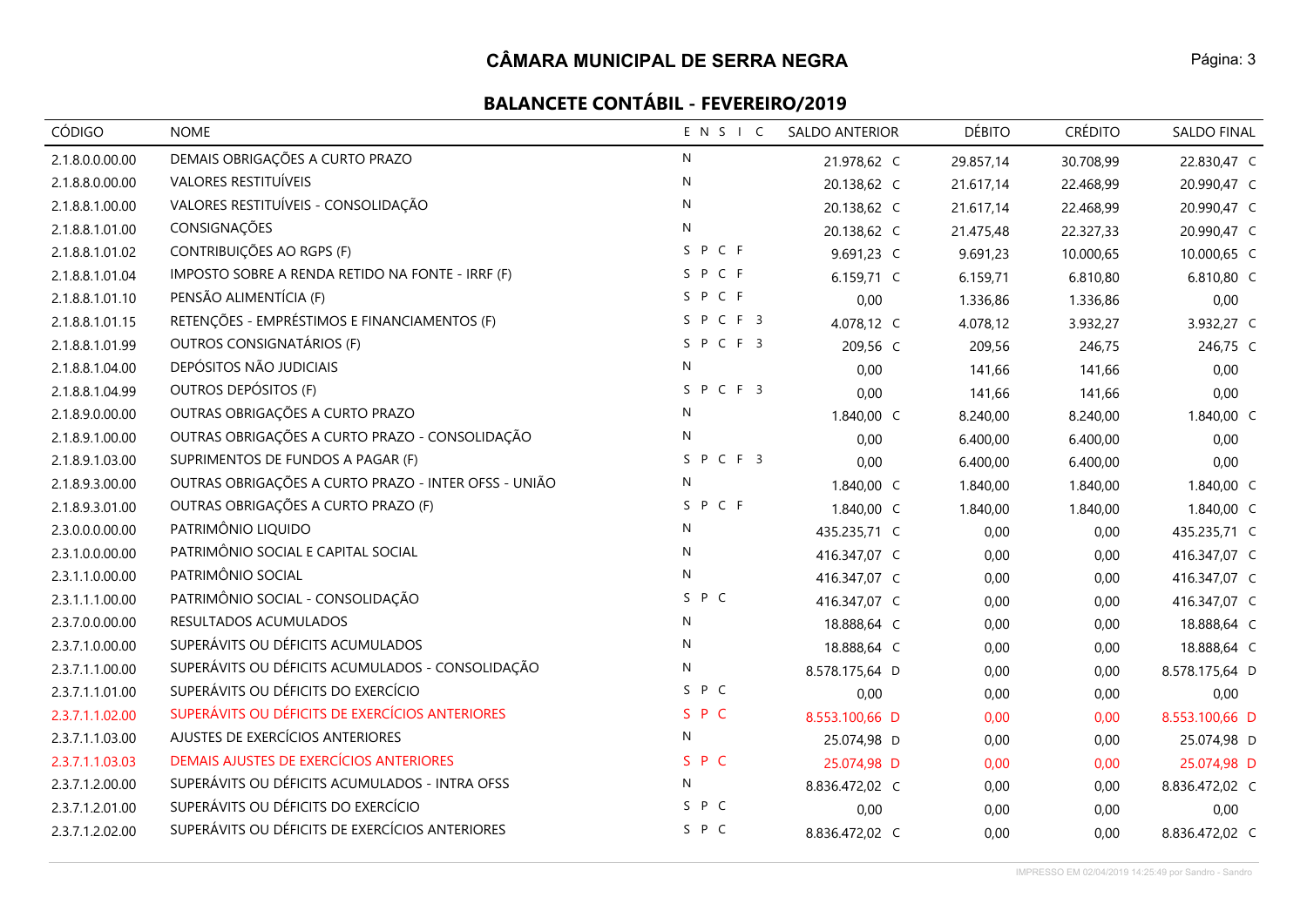| <b>CÓDIGO</b>   | <b>NOME</b>                                                            | ENSIC        | <b>SALDO ANTERIOR</b> | <b>DÉBITO</b> | <b>CRÉDITO</b> | SALDO FINAL  |
|-----------------|------------------------------------------------------------------------|--------------|-----------------------|---------------|----------------|--------------|
| 2.3.7.1.3.00.00 | SUPERÁVITS OU DÉFICITS ACUMULADOS - INTER OFSS - UNIÃO                 | N            | 239.407,74 D          | 0,00          | 0,00           | 239.407,74 D |
| 2.3.7.1.3.02.00 | SUPERÁVITS OU DÉFICITS DE EXERCÍCIOS ANTERIORES                        | S P C        | 239.407,74 D          | 0,00          | 0,00           | 239.407,74 D |
| 3.0.0.0.0.00.00 | VARIAÇÃO PATRIMONIAL DIMINUTIVA                                        | N            | 146.765,46 D          | 168.358,55    | 0,00           | 315.124,01 D |
| 3.1.0.0.0.00.00 | PESSOAL E ENCARGOS                                                     | N            | 134.184,80 D          | 138.331,92    | 0,00           | 272.516,72 D |
| 3.1.1.0.0.00.00 | REMUNERAÇÃO A PESSOAL                                                  | N            | 109.109,62 D          | 112.683,45    | 0,00           | 221.793,07 D |
| 3.1.1.2.0.00.00 | REMUNERAÇÃO A PESSOAL ATIVO CIVIL - ABRANGIDOS PELO RGPS               | $\mathsf{N}$ | 109.109,62 D          | 112.683,45    | 0,00           | 221.793,07 D |
| 3.1.1.2.1.00.00 | REMUNERAÇÃO A PESSOAL ATIVO CIVIL - ABRANGIDOS PELO RGPS - CONSOLIDA N |              | 109.109,62 D          | 112.683,45    | 0,00           | 221.793,07 D |
| 3.1.1.2.1.01.00 | VENCIMENTOS E VANTAGENS FIXAS - PESSOAL CIVIL - RGPS                   | N            | 109.109,62 D          | 112.683,45    | 0,00           | 221.793,07 D |
| 3.1.1.2.1.01.01 | <b>VENCIMENTOS E SALÁRIOS</b>                                          | S P D        | 52.190,16 D           | 52.006,72     | 0,00           | 104.196,88 D |
| 3.1.1.2.1.01.22 | 13º SALÁRIO                                                            | S P D        | 3.640,00 D            | 3.640,00      | 0,00           | 7.280,00 D   |
| 3.1.1.2.1.01.24 | FÉRIAS - ABONO CONSTITUCIONAL                                          | S P D        | 1.736,22 D            | 636,73        | 0,00           | 2.372,95 D   |
| 3.1.1.2.1.01.31 | <b>SUBSÍDIOS</b>                                                       | SPD          | 51.543,24 D           | 56.400,00     | 0,00           | 107.943,24 D |
| 3.1.2.0.0.00.00 | <b>ENCARGOS PATRONAIS</b>                                              | ${\sf N}$    | 25.075,18 D           | 25.648,47     | 0,00           | 50.723,65 D  |
| 3.1.2.2.0.00.00 | <b>ENCARGOS PATRONAIS - RGPS</b>                                       | $\mathsf{N}$ | 22.063,38 D           | 22.711,87     | 0,00           | 44.775,25 D  |
| 3.1.2.2.1.00.00 | ENCARGOS PATRONAIS - RGPS - CONSOLIDAÇÃO                               | $\mathsf{N}$ | 22.063,38 D           | 22.711,87     | 0,00           | 44.775,25 D  |
| 3.1.2.2.1.01.00 | CONTRIBUIÇÕES PREVIDENCIÁRIAS - INSS                                   | S P D        | 22.063,38 D           | 22.711,87     | 0,00           | 44.775,25 D  |
| 3.1.2.3.0.00.00 | <b>ENCARGOS PATRONAIS - FGTS</b>                                       | ${\sf N}$    | 3.011,80 D            | 2.936,60      | 0,00           | 5.948,40 D   |
| 3.1.2.3.1.00.00 | ENCARGOS PATRONAIS - FGTS - CONSOLIDAÇÃO                               | ${\sf N}$    | 3.011,80 D            | 2.936,60      | 0,00           | 5.948,40 D   |
| 3.1.2.3.1.01.00 | <b>FGTS</b>                                                            | S P D        | 3.011,80 D            | 2.936,60      | 0,00           | 5.948,40 D   |
| 3.3.0.0.0.00.00 | USO DE BENS, SERVIÇOS E CONSUMO DE CAPITAL FIXO                        | ${\sf N}$    | 12.580,66 D           | 30.026,63     | 0,00           | 42.607,29 D  |
| 3.3.1.0.0.00.00 | USO DE MATERIAL DE CONSUMO                                             | $\mathsf{N}$ | 4.600,50 D            | 10.307,33     | 0,00           | 14.907,83 D  |
| 3.3.1.1.0.00.00 | <b>CONSUMO DE MATERIAL</b>                                             | N            | 4.600,50 D            | 10.307,33     | 0,00           | 14.907,83 D  |
| 3.3.1.1.1.00.00 | CONSUMO DE MATERIAL - CONSOLIDAÇÃO                                     | N            | 4.600,50 D            | 10.307,33     | 0,00           | 14.907,83 D  |
| 3.3.1.1.1.06.00 | GÊNEROS ALIMENTAÇÃO                                                    | S P D        | 388,00 D              | 1.657,53      | 0,00           | 2.045,53 D   |
| 3.3.1.1.1.16.00 | MATERIAL DE EXPEDIENTE                                                 | P D<br>S.    | 3.906,90 D            | 1.082,00      | 0,00           | 4.988,90 D   |
| 3.3.1.1.1.39.00 | MATERIAL PARA MANUTENÇÃO DE VEÍCULOS                                   | P D<br>S     | 0,00                  | 963,06        | 0,00           | 963,06 D     |
| 3.3.1.1.1.99.00 | OUTROS MATERIAIS DE CONSUMO                                            | S P D        | 305,60 D              | 6.604,74      | 0,00           | 6.910,34 D   |
| 3.3.2.0.0.00.00 | <b>SERVIÇOS</b>                                                        | N            | 7.980,16 D            | 19.719,30     | 0,00           | 27.699,46 D  |
| 3.3.2.2.0.00.00 | SERVIÇOS TERCEIROS - PESSOA FÍSICA                                     | N            | 2.430,00 D            | 1.920,00      | 0,00           | 4.350,00 D   |
| 3.3.2.2.1.00.00 | SERVIÇOS TERCEIROS - PESSOA FÍSICA - CONSOLIDAÇÃO                      | N            | 2.430,00 D            | 1.920,00      | 0,00           | 4.350,00 D   |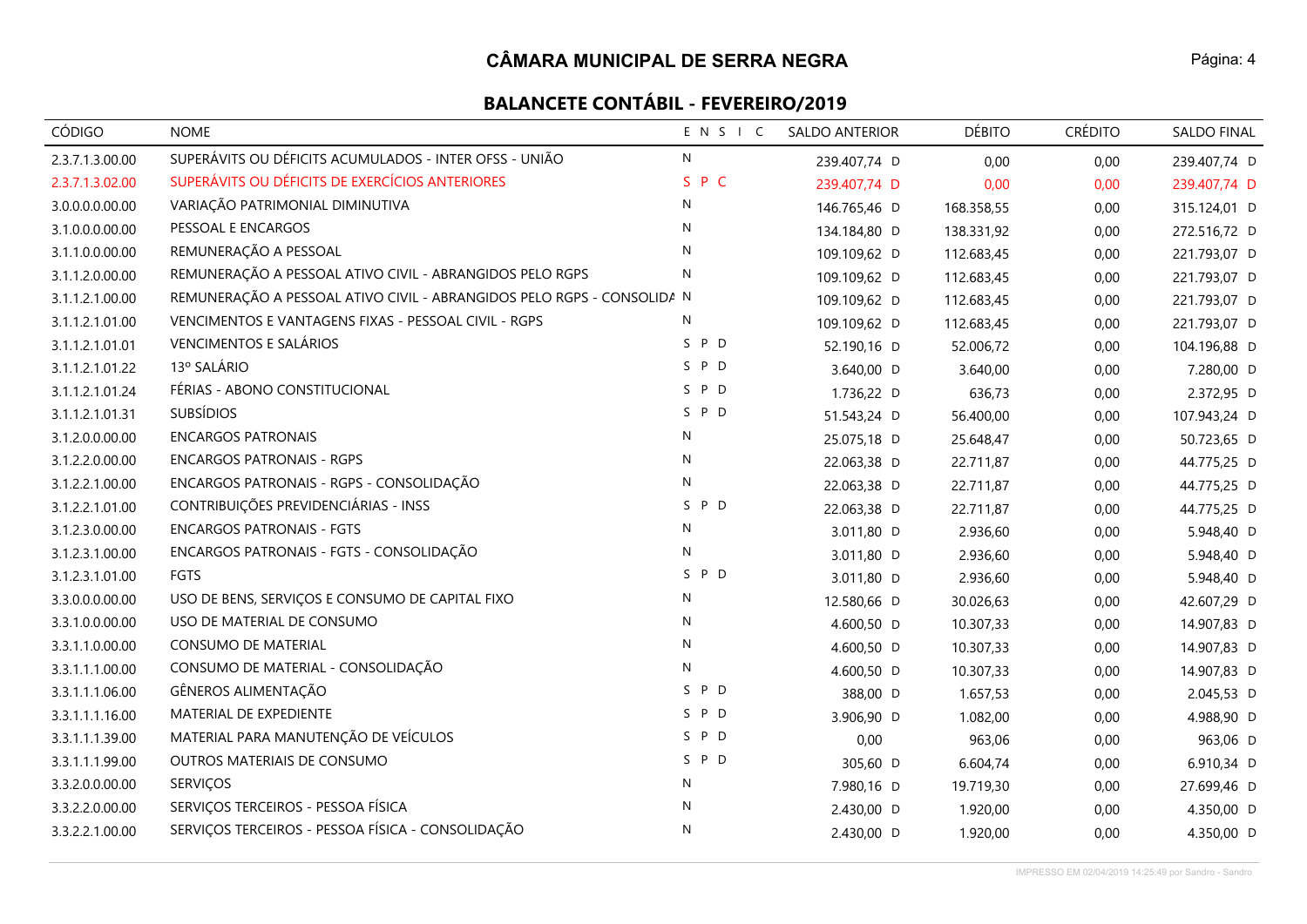| <b>CÓDIGO</b>   | <b>NOME</b>                                                        | ENSIC     |                | <b>SALDO ANTERIOR</b> | <b>DÉBITO</b> | <b>CRÉDITO</b> | SALDO FINAL    |
|-----------------|--------------------------------------------------------------------|-----------|----------------|-----------------------|---------------|----------------|----------------|
| 3.3.2.2.1.11.00 | MANUTENÇÃO E CONSERVAÇÃO                                           | S P D     |                | 210,00 D              | 0,00          | 0,00           | 210,00 D       |
| 3.3.2.2.1.16.00 | <b>ESTAGIÁRIOS</b>                                                 | S P D     |                | 1.840,00 D            | 1.840,00      | 0,00           | 3.680,00 D     |
| 3.3.2.2.1.99.00 | OUTROS SERVIÇOS PRESTADOS POR PESSOA FÍSICA                        | S P D     |                | 380,00 D              | 80,00         | 0,00           | 460,00 D       |
| 3.3.2.3.0.00.00 | SERVIÇOS TERCEIROS - PESSOA JURÍDICA                               | N         |                | 5.550,16 D            | 17.799,30     | 0,00           | 23.349,46 D    |
| 3.3.2.3.1.00.00 | SERVIÇOS TERCEIROS - PESSOA JURÍDICA - CONSOLIDAÇÃO                | N         |                | 5.550,16 D            | 17.799,30     | 0,00           | 23.349,46 D    |
| 3.3.2.3.1.04.00 | COMUNICAÇÃO                                                        | S P D     |                | 1.080,12 D            | 953,78        | 0,00           | 2.033,90 D     |
| 3.3.2.3.1.05.00 | PUBLICIDADE                                                        | S P D     |                | 0,00                  | 606,57        | 0,00           | 606,57 D       |
| 3.3.2.3.1.06.00 | MANUTENÇÃO E CONSERVAÇÃO                                           | S P D     |                | 0,00                  | 680,00        | 0,00           | 680,00 D       |
| 3.3.2.3.1.10.00 | LOCAÇÕES                                                           | S P D     |                | 908,00 D              | 908,00        | 0,00           | 1.816,00 D     |
| 3.3.2.3.1.56.00 | PASSAGENS E DESPESAS COM LOCOMOÇÃO                                 | S P D     |                | 0,00                  | 1.494,06      | 0,00           | 1.494,06 D     |
| 3.3.2.3.1.99.00 | OUTROS SERVIÇOS PRESTADOS POR PESSOA JURÍDICA                      | P D<br>S. |                | 3.562,04 D            | 13.156,89     | 0,00           | 16.718,93 D    |
| 4.0.0.0.0.00.00 | VARIAÇÃO PATRIMONIAL AUMENTATIVA                                   | N         |                | 236.000,00 C          | 0,00          | 236.000,00     | 472.000,00 C   |
| 4.5.0.0.0.00.00 | TRANSFERÊNCIAS E DELEGAÇÕES RECEBIDAS                              | N         |                | 236.000,00 C          | 0,00          | 236.000,00     | 472.000,00 C   |
| 4.5.1.0.0.00.00 | TRANSFERÊNCIAS INTRA GOVERNAMENTAIS                                | N         |                | 236.000,00 C          | 0,00          | 236.000,00     | 472.000,00 C   |
| 4.5.1.1.0.00.00 | TRANSFERÊNCIAS RECEBIDAS PARA A EXECUÇÃO ORÇAMENTÁRIA              | N         |                | 236.000,00 C          | 0,00          | 236.000,00     | 472.000,00 C   |
| 4.5.1.1.2.00.00 | TRANSFERÊNCIAS RECEBIDAS PARA A EXECUÇÃO ORÇAMENTÁRIA - INTRA OFSS | N         |                | 236.000,00 C          | 0,00          | 236.000,00     | 472.000,00 C   |
| 4.5.1.1.2.02.00 | REPASSE RECEBIDO                                                   | S P C     |                | 236.000,00 C          | 0,00          | 236.000,00     | 472.000,00 C   |
| 5.0.0.0.0.00.00 | CONTROLES DA APROVAÇÃO DO PLANEJAMENTO E ORÇAMENTO                 | N         |                | 3.253.080,05 D        | 161.945,89    | 5,94           | 3.415.020,00 D |
| 5.2.0.0.0.00.00 | ORÇAMENTO APROVADO                                                 | N         |                | 3.253.080,05 D        | 161.945,89    | 5,94           | 3.415.020,00 D |
| 5.2.2.0.0.00.00 | FIXAÇÃO DA DESPESA                                                 | N         |                | 3.253.080,05 D        | 161.945,89    | 5,94           | 3.415.020,00 D |
| 5.2.2.1.0.00.00 | DOTAÇÃO ORÇAMENTÁRIA                                               | N         |                | 2.832.000,00 D        | 0,00          | 0,00           | 2.832.000,00 D |
| 5.2.2.1.1.00.00 | DOTAÇÃO INICIAL                                                    | N         |                | 2.832.000,00 D        | 0,00          | 0,00           | 2.832.000,00 D |
| 5.2.2.1.1.01.00 | <b>CRÉDITO INICIAL</b>                                             | SOD       | $\overline{7}$ | 2.832.000,00 D        | 0,00          | 0,00           | 2.832.000,00 D |
| 5.2.2.9.0.00.00 | OUTROS CONTROLES DA DESPESA ORÇAMENTÁRIA                           | N         |                | 421.080,05 D          | 161.945,89    | 5,94           | 583.020,00 D   |
| 5.2.2.9.2.00.00 | EMPENHOS POR EMISSÃO                                               | N         |                | 421.080,05 D          | 161.945,89    | 5,94           | 583.020,00 D   |
| 5.2.2.9.2.01.00 | EXECUÇÃO DA DESPESA POR NOTA DE EMPENHO                            | N         |                | 421.080,05 D          | 161.945,89    | 5,94           | 583.020,00 D   |
| 5.2.2.9.2.01.01 | <b>EMISSÃO DE EMPENHOS</b>                                         | SOD       | 9              | 421.080,05 D          | 161.945,89    | 0,00           | 583.025,94 D   |
| 5.2.2.9.2.01.03 | (-)ANULAÇÃO DE EMPENHOS                                            | S O C     | 11             | 0,00                  | 0,00          | 5,94           | 5,94 C         |
| 6.0.0.0.0.00.00 | CONTROLES DA EXECUÇÃO DO PLANEJAMENTO E ORÇAMENTO                  | N         |                | 3.253.080,05 C        | 850.982,31    | 1.012.922,26   | 3.415.020,00 C |
| 6.2.0.0.0.00.00 | EXECUÇÃO DO ORÇAMENTO                                              | N         |                | 3.253.080,05 C        | 850.982,31    | 1.012.922,26   | 3.415.020,00 C |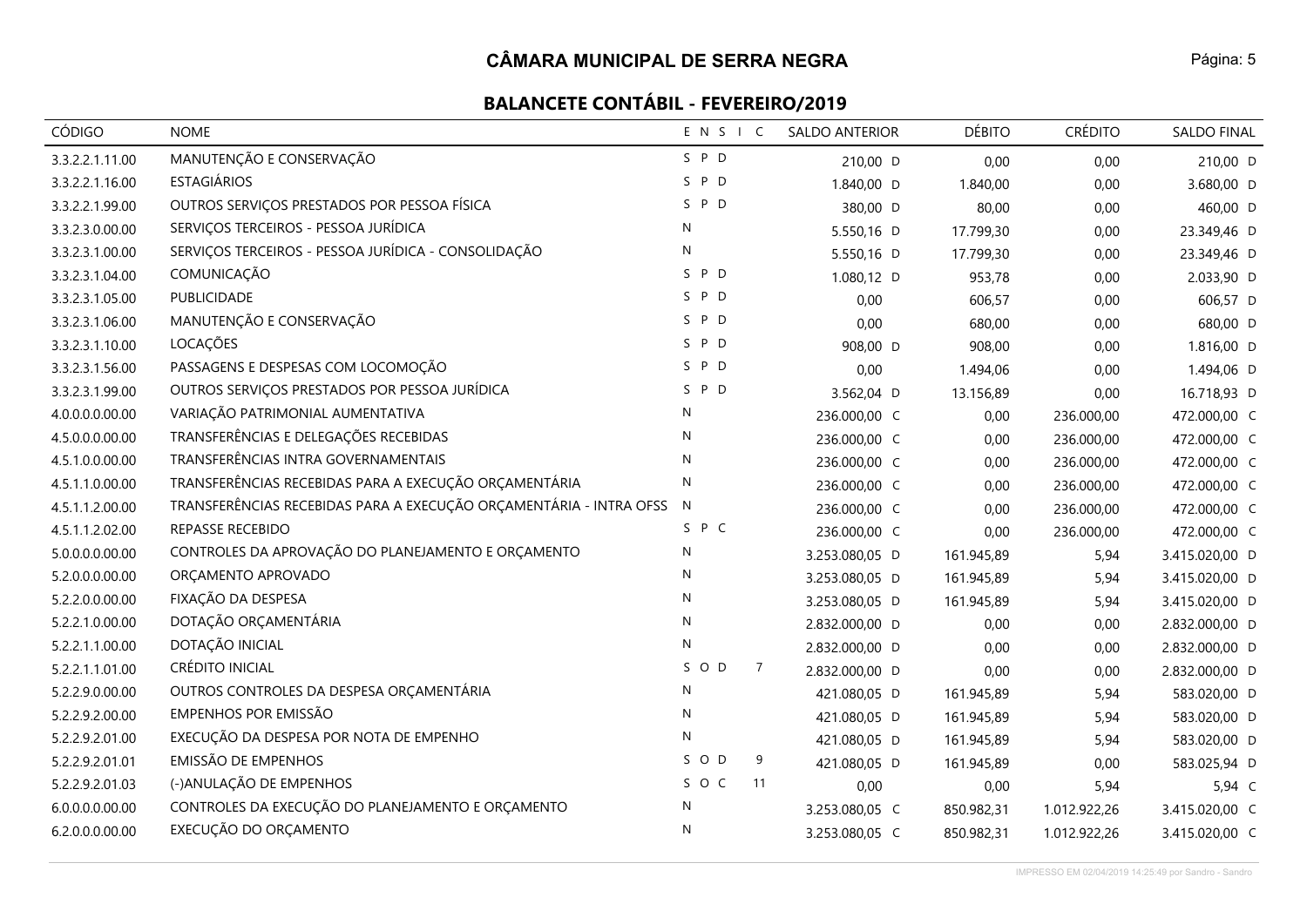| CÓDIGO          | <b>NOME</b>                                            | ENSIC        |                | <b>SALDO ANTERIOR</b> | <b>DÉBITO</b> | <b>CRÉDITO</b> | SALDO FINAL    |
|-----------------|--------------------------------------------------------|--------------|----------------|-----------------------|---------------|----------------|----------------|
| 6.2.2.0.0.00.00 | EXECUÇÃO DA DESPESA                                    | ${\sf N}$    |                | 3.253.080,05 C        | 850.982,31    | 1.012.922,26   | 3.415.020,00 C |
| 6.2.2.1.0.00.00 | DISPONIBILIDADES DE CRÉDITO                            | $\mathsf{N}$ |                | 2.832.000,00 C        | 506.464,10    | 506.464,10     | 2.832.000,00 C |
| 6.2.2.1.1.00.00 | CRÉDITO DISPONÍVEL                                     | SOC          | $\overline{7}$ | 2.410.919,95 C        | 161.945,89    | 5,94           | 2.248.980,00 C |
| 6.2.2.1.3.00.00 | CRÉDITO UTILIZADO                                      | ${\sf N}$    |                | 421.080,05 C          | 344.518,21    | 506.458,16     | 583.020,00 C   |
| 6.2.2.1.3.01.00 | CRÉDITO EMPENHADO A LIQUIDAR                           | S O C        | 27             | 272.814,59 C          | 176.948,91    | 161.951,83     | 257.817,51 C   |
| 6.2.2.1.3.03.00 | CRÉDITO EMPENHADO LIQUIDADO A PAGAR                    | SOC          | 27             | 107.729,02 C          | 167.563,36    | 176.948,91     | 117.114,57 C   |
| 6.2.2.1.3.04.00 | CRÉDITO EMPENHADO LIQUIDADO - PAGO                     | SOC          | 27             | 40.536,44 C           | 5,94          | 167.557,42     | 208.087,92 C   |
| 6.2.2.9.0.00.00 | OUTROS CONTROLES DA DESPESA ORÇAMENTÁRIA               | N            |                | 421.080,05 C          | 344.518,21    | 506.458,16     | 583.020,00 C   |
| 6.2.2.9.2.00.00 | EMISSÃO DE EMPENHO                                     | N            |                | 421.080,05 C          | 344.518,21    | 506.458,16     | 583.020,00 C   |
| 6.2.2.9.2.01.00 | EMPENHOS POR NOTA DE EMPENHO                           | ${\sf N}$    |                | 421.080,05 C          | 344.518,21    | 506.458,16     | 583.020,00 C   |
| 6.2.2.9.2.01.01 | <b>EMPENHOS A LIQUIDAR</b>                             | SOC          | 28             | 272.814,59 C          | 176.948,91    | 161.951,83     | 257.817,51 C   |
| 6.2.2.9.2.01.03 | EMPENHOS LIQUIDADOS A PAGAR                            | SOC          | 29             | 107.729,02 C          | 167.563,36    | 176.948,91     | 117.114,57 C   |
| 6.2.2.9.2.01.04 | <b>EMPENHOS LIQUIDADOS PAGOS</b>                       | SOC          | 16             | 40.536,44 C           | 5,94          | 167.557,42     | 208.087,92 C   |
| 7.0.0.0.0.00.00 | <b>CONTROLES DEVEDORES</b>                             | ${\sf N}$    |                | 6.183.563,57 D        | 448.990,30    | 5,94           | 6.632.547,93 D |
| 7.1.0.0.0.00.00 | <b>ATOS POTENCIAIS</b>                                 | $\mathsf{N}$ |                | 112.322,63 D          | 7.320,00      | 0,00           | 119.642,63 D   |
| 7.1.2.0.0.00.00 | ATOS POTENCIAIS PASSIVO                                | $\mathsf{N}$ |                | 112.322,63 D          | 7.320,00      | 0,00           | 119.642,63 D   |
| 7.1.2.3.0.00.00 | OBRIGAÇÕES CONTRATUAIS                                 | ${\sf N}$    |                | 112.322,63 D          | 7.320,00      | 0,00           | 119.642,63 D   |
| 7.1.2.3.1.00.00 | OBRIGAÇÕES CONTRATUAIS - CONSOLIDAÇÃO                  | ${\sf N}$    |                | 112.322,63 D          | 7.320,00      | 0,00           | 119.642,63 D   |
| 7.1.2.3.1.02.00 | <b>CONTRATOS DE SERVIÇOS</b>                           | S C D        |                | 69.362,68 D           | 7.320,00      | 0,00           | 76.682,68 D    |
| 7.1.2.3.1.04.00 | CONTRATOS DE FORNECIMENTO DE BENS                      | S C D        |                | 42.959,95 D           | 0,00          | 0,00           | 42.959,95 D    |
| 7.2.0.0.0.00.00 | ADMINISTRAÇÃO FINANCEIRA                               | N            |                | 5.900.000,00 D        | 236.000,00    | 0,00           | 6.136.000,00 D |
| 7.2.1.0.0.00.00 | DISPONIBILIDADES POR DESTINAÇÃO                        | $\mathsf{N}$ |                | 236.000,00 D          | 236.000,00    | 0,00           | 472.000,00 D   |
| 7.2.1.1.0.00.00 | CONTROLE DA DISPONIBILIDADE DE RECURSOS                | ${\sf N}$    |                | 236.000,00 D          | 236.000,00    | 0,00           | 472.000,00 D   |
| 7.2.1.1.1.00.00 | RECURSOS ORDINÁRIOS                                    | S C D        |                | 236.000,00 D          | 236.000,00    | 0,00           | 472.000,00 D   |
| 7.2.2.0.0.00.00 | PROGRAMAÇÃO FINANCEIRA                                 | N            |                | 5.664.000,00 D        | 0,00          | 0,00           | 5.664.000,00 D |
| 7.2.2.1.0.00.00 | CRONOGRAMA MENSAL DE DESEMBOLSO                        | $\mathsf{N}$ |                | 5.664.000,00 D        | 0,00          | 0,00           | 5.664.000,00 D |
| 7.2.2.1.1.00.00 | PROGRAMAÇÃO DE DESEMBOLSO MENSAL ORÇAMENTÁRIO          | N            |                | 5.664.000,00 D        | 0,00          | 0,00           | 5.664.000,00 D |
| 7.2.2.1.1.01.00 | CONTROLE DE DESEMBOLSO MENSAL - DESPESAS ORÇAMENTÁRIAS | ${\sf N}$    |                | 2.832.000,00 D        | 0,00          | 0,00           | 2.832.000,00 D |
| 7.2.2.1.1.01.01 | CRONOGRAMA DE DESEMBOLSO MENSAL - FIXAÇÃO INICIAL      | S C D        | 12             | 2.832.000,00 D        | 0,00          | 0,00           | 2.832.000,00 D |
| 7.2.2.1.1.02.00 | CONTROLE DE DESEMBOLSO MENSAL - TRANSFERÊNCIAS         | ${\sf N}$    |                | 2.832.000,00 D        | 0.00          | 0.00           | 2.832.000,00 D |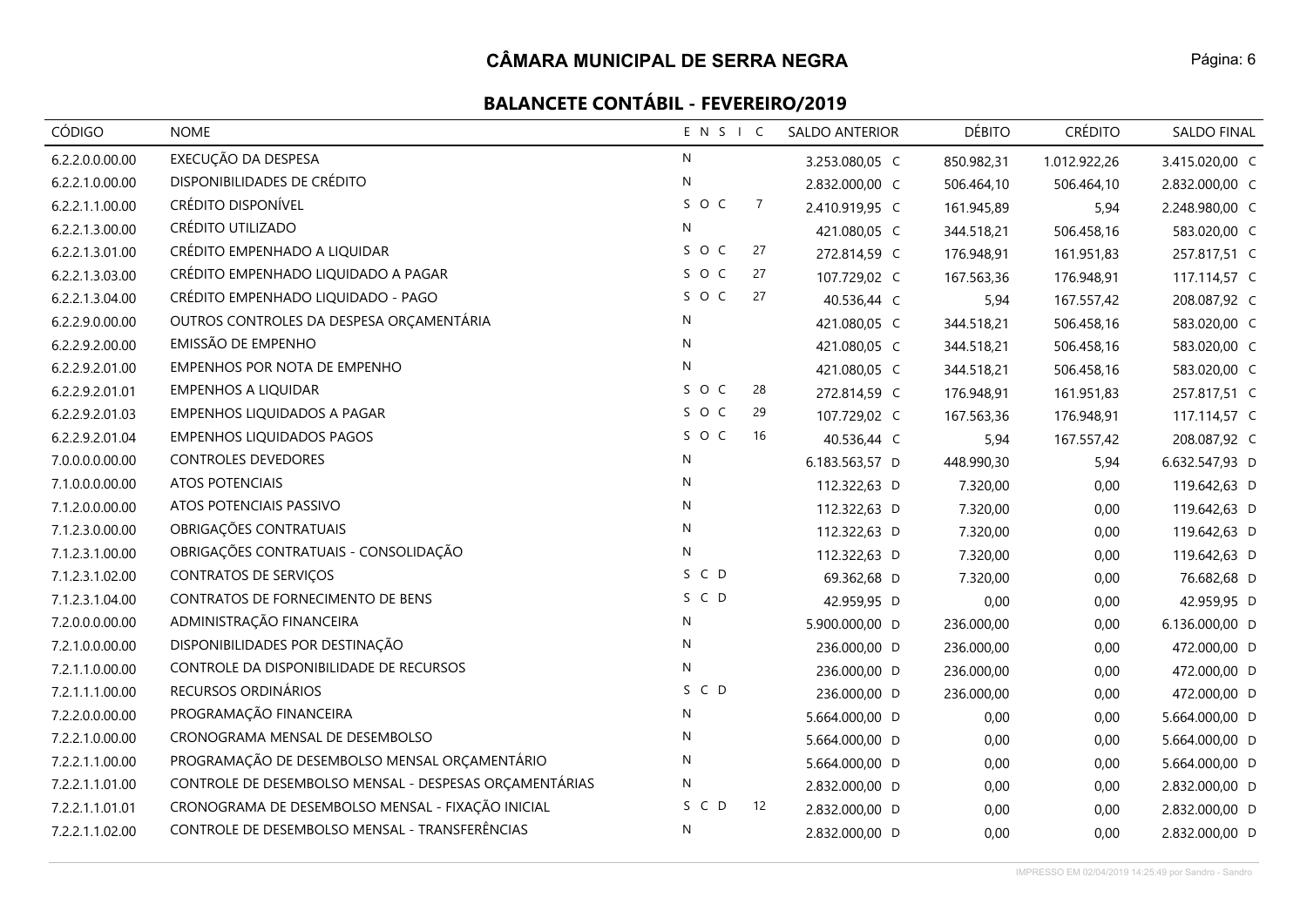| CÓDIGO          | <b>NOME</b>                                                             | ENSIC        |                            | <b>SALDO ANTERIOR</b> | <b>DÉBITO</b> | <b>CRÉDITO</b> | SALDO FINAL    |
|-----------------|-------------------------------------------------------------------------|--------------|----------------------------|-----------------------|---------------|----------------|----------------|
| 7.2.2.1.1.02.01 | CRONOGRAMA DE DESEMBOLSO MENSAL - TRANSFERÊNCIAS FINANCEIRAS A RE S C D |              | 33                         | 2.832.000,00 D        | 0,00          | 0,00           | 2.832.000,00 D |
| 7.9.0.0.0.00.00 | <b>OUTROS CONTROLES</b>                                                 | N            |                            | 171.240,94 D          | 205.670,30    | 5,94           | 376.905,30 D   |
| 7.9.5.0.0.00.00 | CONTRAPARTIDA DE CONTROLES ESPECÍFICOS TCESP                            | $\mathsf{N}$ |                            | 22.975,48 D           | 28.727,33     | 0,00           | 51.702,81 D    |
| 7.9.5.3.0.00.00 | CONTRAPARTIDA DE ADIANTAMENTOS CONCEDIDOS - SUPRIMENTO DE FUNDO! S C D  |              |                            | 1.500,00 D            | 6.400,00      | 0,00           | 7.900,00 D     |
| 7.9.5.5.0.00.00 | CONTRAPARTIDA DO CONTROLE FINANCEIRO POR DOTAÇÃO ORÇAMENTÁRIA D S C D   |              |                            | 21.475,48 D           | 22.327,33     | 0,00           | 43.802,81 D    |
| 7.9.6.0.0.00.00 | CONTROLE DAS DESPESAS ORÇAMENTÁRIAS                                     | N            |                            | 148.265,46 D          | 176.942,97    | 5,94           | 325.202,49 D   |
| 7.9.6.1.0.00.00 | CONTROLE FINANCEIRO DAS DESPESAS ORÇAMENTÁRIAS DO EXERCÍCIO POR NC N    |              |                            | 148.265,46 D          | 176.942,97    | 5,94           | 325.202,49 D   |
| 7.9.6.1.1.00.00 | <b>EMPENHOS LIQUIDADOS</b>                                              | S C D        | 27                         | 148.265,46 D          | 176.942,97    | 0,00           | 325.208,43 D   |
| 7.9.6.1.9.00.00 | (-) SALDO DE ADIANTAMENTO NÃO UTILIZADO                                 | S C C        | 27                         | 0,00                  | 0,00          | 5,94           | 5,94 C         |
| 8.0.0.0.0.00.00 | <b>CONTROLES CREDORES</b>                                               | N            |                            | 6.183.563,57 C        | 948.956,01    | 1.397.940,37   | 6.632.547,93 C |
| 8.1.0.0.0.00.00 | EXECUÇÃO DOS ATOS POTENCIAIS                                            | ${\sf N}$    |                            | 112.322,63 C          | 16.804,92     | 24.124,92      | 119.642,63 C   |
| 8.1.2.0.0.00.00 | EXECUÇÃO DOS ATOS POTENCIAIS PASSIVOS                                   | N            |                            | 112.322,63 C          | 16.804,92     | 24.124,92      | 119.642,63 C   |
| 8.1.2.3.0.00.00 | EXECUÇÃO DE OBRIGAÇÕES CONTRATUAIS                                      | $\mathsf{N}$ |                            | 112.322,63 C          | 16.804,92     | 24.124,92      | 119.642,63 C   |
| 8.1.2.3.1.00.00 | EXECUÇÃO DE OBRIGAÇÕES - CONSOLIDAÇÃO                                   | N            |                            | 112.322,63 C          | 16.804,92     | 24.124,92      | 119.642,63 C   |
| 8.1.2.3.1.02.00 | <b>CONTRATOS DE SERVIÇOS</b>                                            | ${\sf N}$    |                            | 69.362,68 C           | 13.023,01     | 20.343,01      | 76.682,68 C    |
| 8.1.2.3.1.02.01 | A EXECUTAR                                                              | S C C        | 25                         | 67.786,68 C           | 13.023,01     | 7.320,00       | 62.083,67 C    |
| 8.1.2.3.1.02.02 | <b>EXECUTADOS</b>                                                       | S C C        | 25                         | 1.576,00 C            | 0,00          | 13.023,01      | 14.599,01 C    |
| 8.1.2.3.1.04.00 | CONTRATOS DE FORNECIMENTO DE BENS                                       | N            |                            | 42.959,95 C           | 3.781,91      | 3.781,91       | 42.959,95 C    |
| 8.1.2.3.1.04.01 | A EXECUTAR                                                              | S C C        | 25                         | 39.053,05 C           | 3.781,91      | 0,00           | 35.271,14 C    |
| 8.1.2.3.1.04.02 | <b>EXECUTADOS</b>                                                       | S C C        | 25                         | 3.906,90 C            | 0,00          | 3.781,91       | 7.688,81 C     |
| 8.2.0.0.0.00.00 | EXECUÇÃO DA ADMINISTRAÇÃO FINANCEIRA                                    | $\mathsf{N}$ |                            | 5.900.000,00 C        | 741.612,25    | 977.612,25     | 6.136.000,00 C |
| 8.2.1.0.0.00.00 | EXECUÇÃO DAS DISPONIBILIDADES POR DESTINAÇÃO                            | N            |                            | 236.000,00 C          | 505.612,25    | 741.612,25     | 472.000,00 C   |
| 8.2.1.1.0.00.00 | EXECUÇÃO DA DISPONIBILIDADE DE RECURSOS                                 | $\mathsf{N}$ |                            | 236.000,00 C          | 505.612,25    | 741.612,25     | 472.000,00 C   |
| 8.2.1.1.1.00.00 | DISPONIBILIDADE POR DESTINAÇÃO DE RECURSOS                              | N            |                            | 185.080,05 D          | 161.945,89    | 236.005,94     | 111.020,00 D   |
| 8.2.1.1.1.01.00 | RECURSOS DISPONÍVEIS PARA O EXERCÍCIO                                   | S C C        | $\overline{1}$             | 185.080,05 D          | 161.945,89    | 236.005,94     | 111.020,00 D   |
| 8.2.1.1.2.00.00 | DISPONIBILIDADE POR DESTINAÇÃO DE RECURSOS COMPROMETIDA POR EMPEN N     |              |                            | 272.814,59 C          | 176.948,91    | 161.951,83     | 257.817,51 C   |
| 8.2.1.1.2.01.00 | DISPONIBILIDADE POR DESTINAÇÃO DE RECURSOS COMPROMETIDA POR EMPEN S C C |              | $\overline{1}$             | 272.814,59 C          | 176.948,91    | 161.951,83     | 257.817,51 C   |
| 8.2.1.1.3.00.00 | DISPONIBILIDADE POR DESTINAÇÃO DE RECURSOS COMPROMETIDA POR LIQUID N    |              |                            | 127.867,64 C          | 166.711,51    | 176.948,91     | 138.105,04 C   |
| 8.2.1.1.3.01.00 | COMPROMETIDA POR LIQUIDAÇÃO                                             | S C C        | $\overline{1}$             | 107.729,02 C          | 145.236,03    | 154.621,58     | 117.114,57 C   |
| 8.2.1.1.3.02.00 | COMPROMETIDA POR CONSIGNAÇÕES/RETENÇÕES                                 | S C C        | $\overline{\phantom{0}}$ 1 | 20.138,62 C           | 21.475,48     | 22.327,33      | 20.990,47 C    |